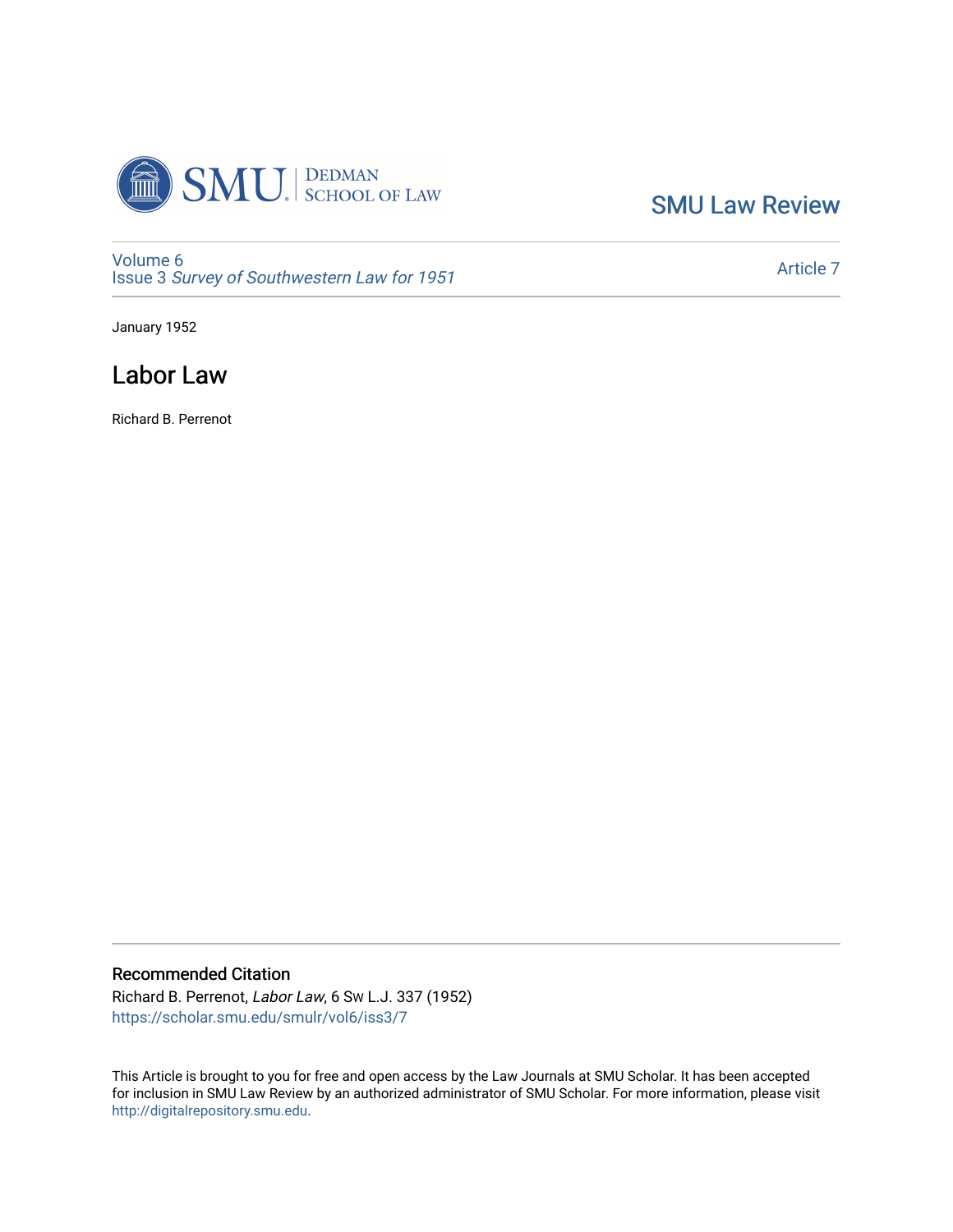the common usage of the word "theft" prevails in an insurance  $case.<sup>21</sup>$ 

There is a conflict among the cases as to whether a "theft" provision covers the case where the insured is induced to part with possession of his automobile by fraud, $22$  but recovery is usually allowed where the theft statutes include taking by fraud. It does seem desirable to have a uniformity with criminal court decisions defining the crime on which the insurance claim is based.

*Melvin R. Stidham.*

#### LABOR LAW

PEACEFUL PICKETING - INCIDENTAL HARM TO STRANGER

*Arkansas. Missouri Pacific Ry v. United Brick and Clay Workers Union, Local No. 602,'* involved the right of a stranger to a labor dispute to enjoin picketing. Striking employees of the Acme Brick Company had established picket lines at the highway leading to the Company's plant and at a point where the railway's spur track leading to the brick plant crossed the highway. The pickets at this latter point were intended to convey notice of the strike to the railway's train crews on their way to the Acme plant. The regular train crews refused to cross this picket line, and the railway had to stop its trains at that point and put on special crews to take its trains in and out of the plant. It was to enjoin the maintenance of this picket line that the Missouri Pacific brought suit.

The railway conceded the Union's right of peaceful picketing but contended that the picketing in question was for an illegal purpose and should be enjoined under the doctrine of the *Giboney* case.' First, it was said that the picketing prevented the railway

**<sup>21</sup>**Van Vechten v. American Eagle Fire Ins. Co., 239 **N.** Y. 303, 146 **N. E.** 432 **(1925).**

<sup>22</sup> **VANCE, INSURANCE (3d** ed. 1951) § 199.

**<sup>1</sup>**.-------- Ark ........ , 238 S. W . 2d 945 (1951).

**<sup>2</sup>** Giboney v. Empire Storage & Ice Co., 336 U. **S.** 490 (1949).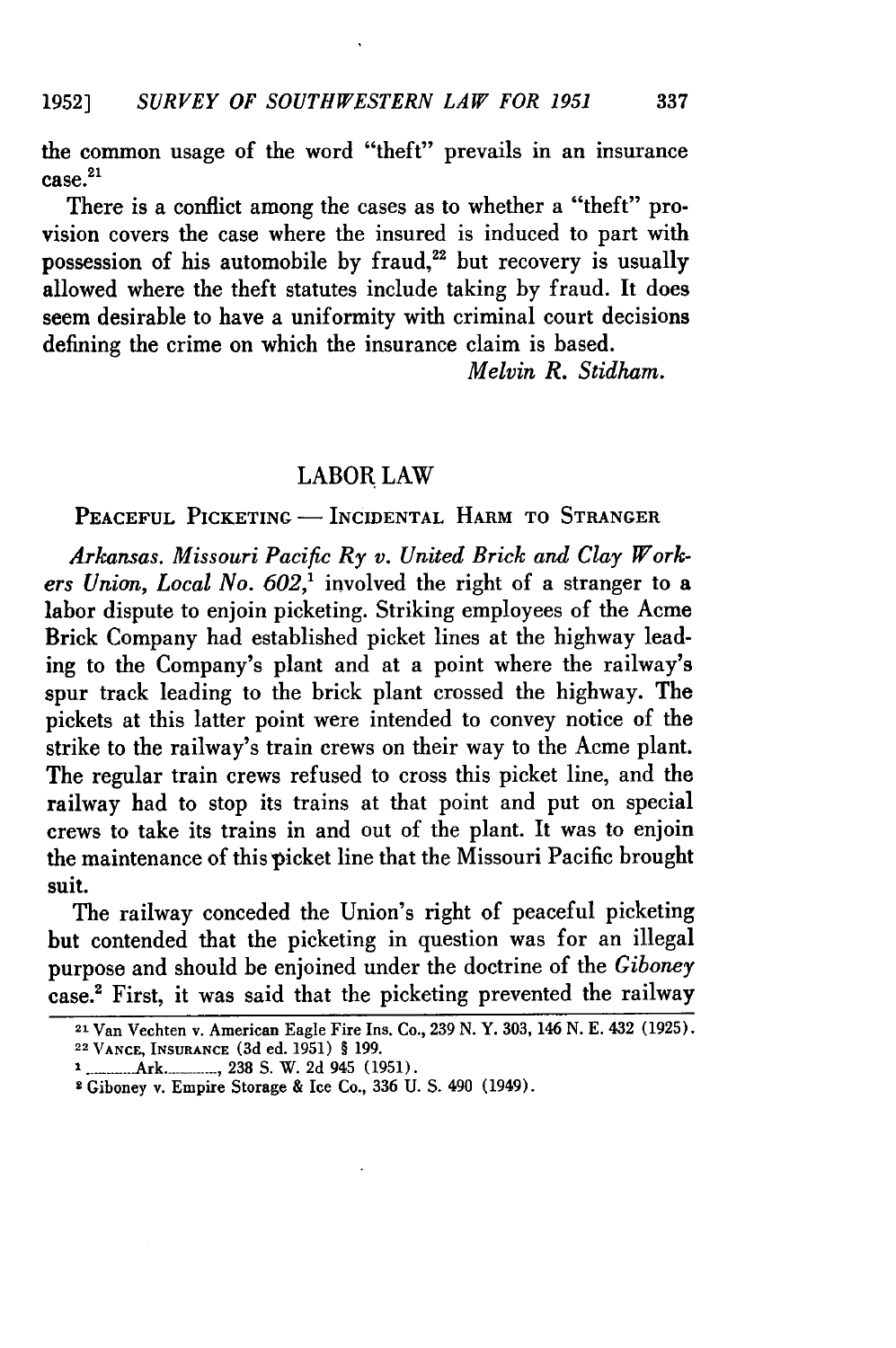from complying with its statutory duty to provide equal service to all shippers.<sup>3</sup> The court answered by saying that this was not the purpose of the picketing but was merely an incidental result thereof. Second, the railway relied on a statute making it a misdemeanor to do a willful act which stops or obstructs a railway engine.4 The court pointed out that this statute was enacted in 1868, was aimed at physical obstructions or conduct endangering lives and property, and was not applicable to a picket line. Third, the railway said that since it alone was hampered by the picket line, the conduct amounted to an unlawful secondary boycott. The court held that even if a secondary boycott were unlawful in Arkansas, this picketing was primary, and the fact that the railroad was the only one affected by it was immaterial since the strike was not directed against it.

The dissenting opinion relied on the penal statute mentioned and interpreted it not as a safety measure but as a guaranty of free and uninterrupted flow of commerce. The *Giboney* case was thought to be authority that an injunction could issue against picketing which caused a violation of state law.

A recent Texas case presented a similar fact situation.' There a striking union maintained a picket line at the railroad's spur track leading into the picketed plant. A temporory injunction issued against picketing within one hundred feet of the tracks on the ground that such acts caused a secondary boycott in viola. tion of Texas statutes.<sup>6</sup> The Texas Supreme Court held that the picketing was not unlawful because it had the effect of persuading the railroad employees not to serve the business of the employer who was being picketed. Further, the court held the injunction void as an abridgement of the right of free speech.

The issue of free speech was not raised in the *Missouri Pacific* case, but both cases would appear to be correctly decided on the

**<sup>8</sup>** ARK. CONST. Art. **17,** §§ **3, 6.**

**<sup>&#</sup>x27;** ARK. **STAT.** 1947 ArN. § 73-1105.

*<sup>5</sup> Ex parte* Henry, 147 Tex. 315, 215 S. W. 2d **588** (1948).

**<sup>6</sup>** TEx. REv. CrV. **STAT.** (Vernon, 1948) art. 5154f.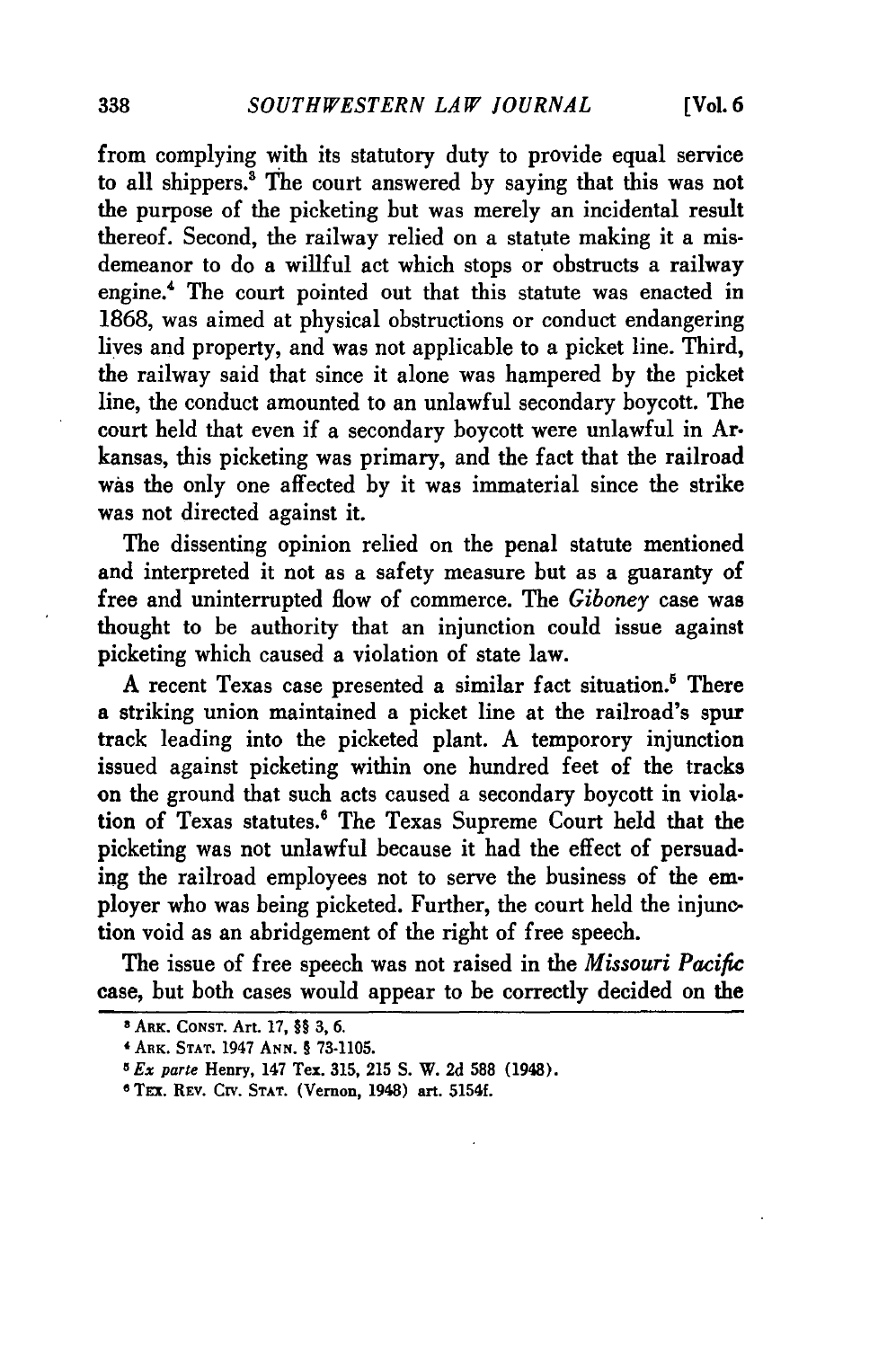ground that peaceful picketing for a lawful purpose should not be enjoined because of harm to a third party which is a normal incident of the picketing. A contrary holding would operate in many instances to deny a striking union the right of appealing to the public and, in particular, to other unions. It is, of course, possible that in a particular case the "incidental" harm resulting from the picketing might justify a different result, but in the present case it is submitted that the refusal to enjoin picketing because of incidental harm to a stranger was a proper and just decision.

### **PEACEFUL** PICKETING TO FURTHER **AN UNLAWFUL** CONSPIRACY

*Texas.* In *Best Motor Lines v. International Brotherhood of Teamsters, Chauffeurs, Warehousemen & Helpers of America, Local No. 745,7* Best sought to enjoin picketing of its terminal by the Union. Best and defendant truck lines each had a labor contract with the Union, which contracts provided, among other things, that the employer would not require his employees to go through the picket line of a striking union. Best and the other truck lines had made, and were carrying out, contracts as to exchanging and interlining of freight. The Union's representative presented Best's general manager with a labor contract covering Best's clerical workers and demanded that **he** sign it. Best had never had a labor contract covering clerical workers with this or any other union. The general manager refused to sign the contract until the Union furnished proof that it had been certified as the bargaining agent for the clerks or that a majority of them had selected the Local to act for it. Thereupon the Union called a strike, and Best's drivers and dockmen quit working and went on the picket line.

Best claimed that defendant truck lines, because of the Union's threats, refused to carry out their exchange and interline con-

*<sup>7</sup>* **---------** Tex-.\_\_\_\_\_, **237 S.** W. **2d 589 (1951),** rev'g **229 S.** W. **2d 912** (Tex. Civ. **App. 1950).**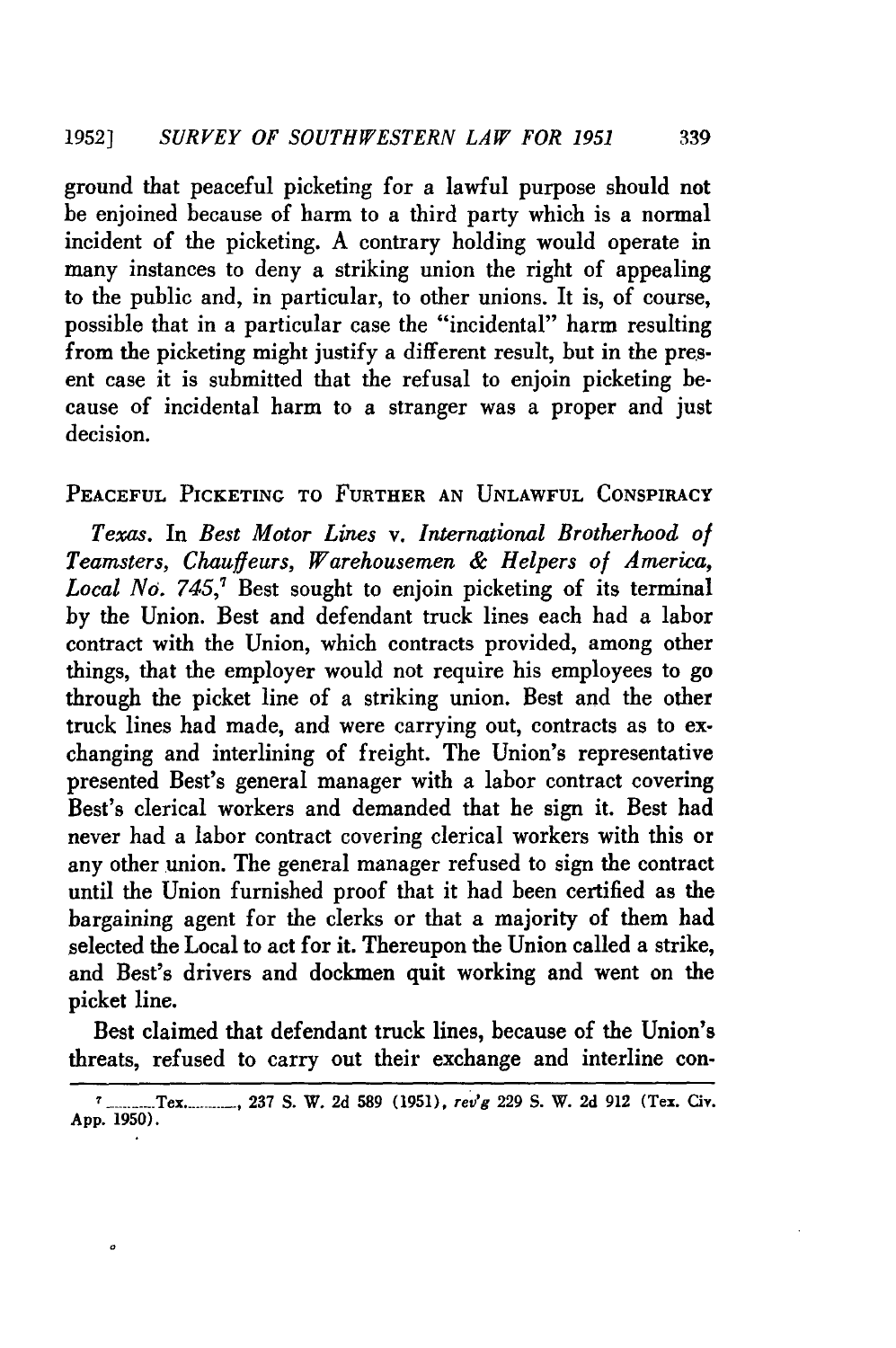tracts, and Best further said that the Union's acts were done in furtherance of an unlawful conspiracy. The Union answered that there was a labor dispute and peaceful picketing for a lawful purpose and that an injunction would abridge its right of free speech. A temporary injunction was granted but was dissolved by the court of civil appeals on the ground that no unlawful purpose on the part of the Union had been made out.

The petition for writ of error presented two points: first, the Union's picket line was part of a combination in violation of the Texas anti-trust laws, and, second, the picketing was for an unlawful purpose because it was an attempt to force Best to bargain with the Union when it apparently represented only a minority of the clerks. The Texas Supreme Court, in upholding the injunction, held that labor unions were expressly made subject to the antitrust laws.<sup>8</sup> Further, it was held that the Union had entered into an unlawful conspiracy in violation of the antitrade restraint laws<sup>9</sup> and could not use a peaceful picket line in connection with such an unlawful course of conduct. The court distinguished Ex parte *Henry*,<sup>10</sup> relied on by the court of civil appeals in dissolving the injunction, in that there was no evidence in the *Henry* case of a conspiracy in restraint of trade or proof of intent of the union to cause third parties to cease doing business with the picketed employer, whereas the evidence in the *Best* case clearly showed this. The court said that while the right of free speech protected picketing, the element of economic coercion in picketing made it subject to certain limitations not ordinarily imposed on free speech.

Justice Garwood dissented on the ground that while the injunction was properly granted, modification should be made so as to enjoin picketing only when it was accompanied by unlawful conduct.

The violations of the anti-trust laws in this case had two aspects: first, the agreements between the Union and defendant truck lines

**<sup>8</sup>** TE:x. **REV.** Cv. **STAT.** (Vernon, 1948) art. 5154.

<sup>&</sup>lt;sup>9</sup> TEX. REV. CIV. STAT. (Vernon, 1948) arts. 7426, 7428.

**<sup>10</sup>** 147 Tex. 315, 215 S. W. 2d 588 (1948).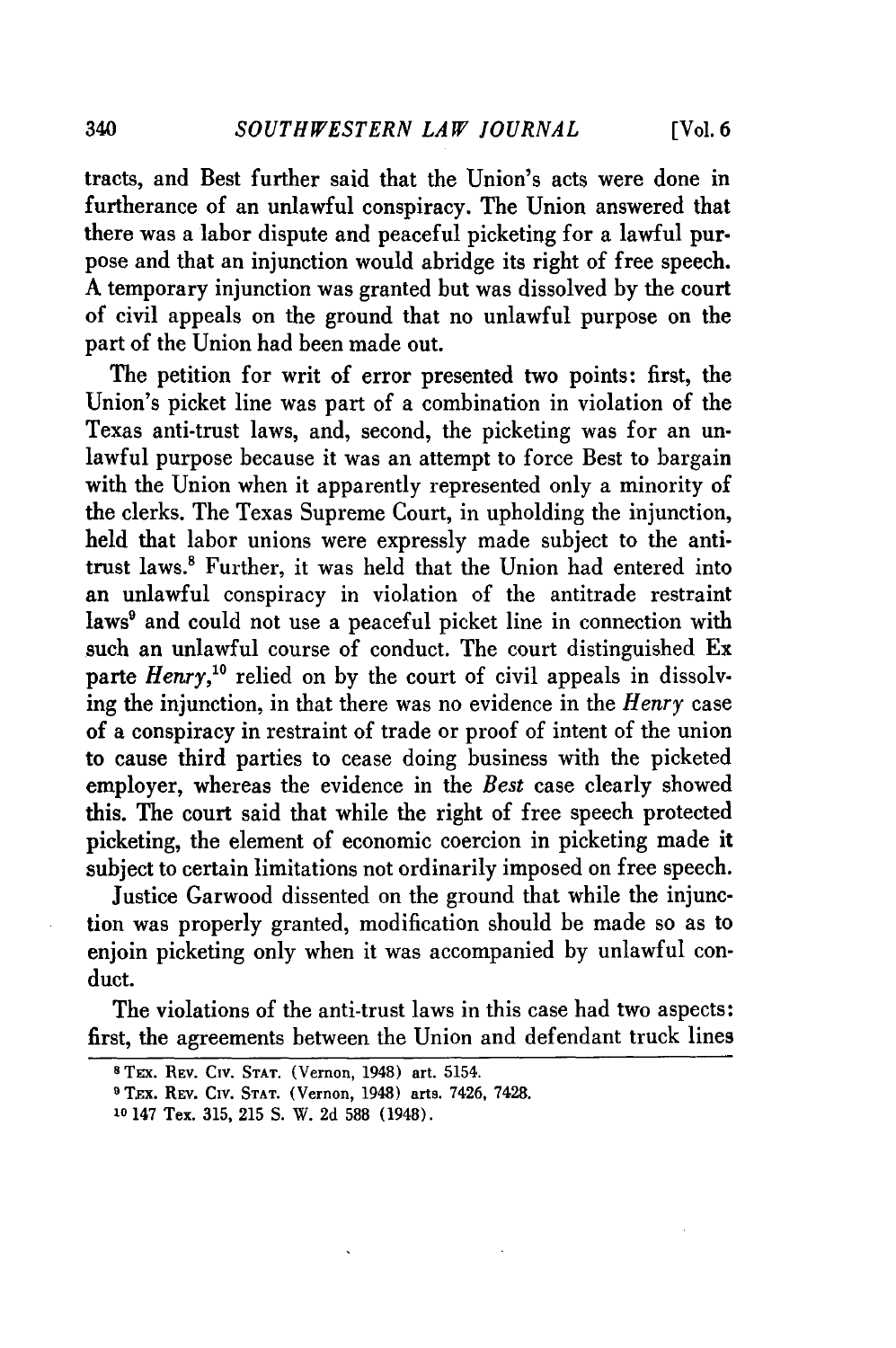not to handle Best's freight, and, second, the agreement among members of the Union to force Best either to sign the contract or to quit operating. **All** of these agreements would seem to fall under Section 1 of Article 7426 as combinations to create restrictions in trade or commerce; and under Section 3 of the same article as combinations to prevent or lessen competition in transportation of commodities. These agreements would also be violative of Section 3 of Article 7428 as conspiracies against trade, *viz.,* where two or more persons agree to refuse to transport, deliver, or receive goods of any other person. The fact that defendant carriers were coerced into such agreement by the Union's threats to call strikes did not detract from the illegality of the agreements, although this might lay the Union open to another criminal charge.

The trial court found as a conclusion of law that the Union's acts and conduct constituted and had the effect of putting into actual existence and continuation a secondary boycott and a secondary picket line against Best, although neither the civil appeals court nor the supreme court discussed this point. Courts frequently refer to secondary picketing and secondary boycotting as though they were necessarily inseparable, but the Texas statutes define each.'1 Secondary picketing is defined as "establishing a picket or pickets at or near the premises of an employer where no labor dispute.., exists between such employer and employees." The only picket line in this case was the line around Best's terminal, and it does not appear that any persons except Best's employees were in it. It is submitted that had the supreme court given this question attention, it would not have held that there was secondary picketing. A secondary boycott is defined as including "any combination **,** plan, agreement or compact entered into, or any concerted action by two or more persons to cause injury or damage to any person, firm or corporation for whom they are not employees, by... refusing to handle **...** use or work on equipment

**<sup>11</sup>** TEx. REv. CIv. **STAT.** (Vernon, 1948) art. 5154f, § 2 (d), (e).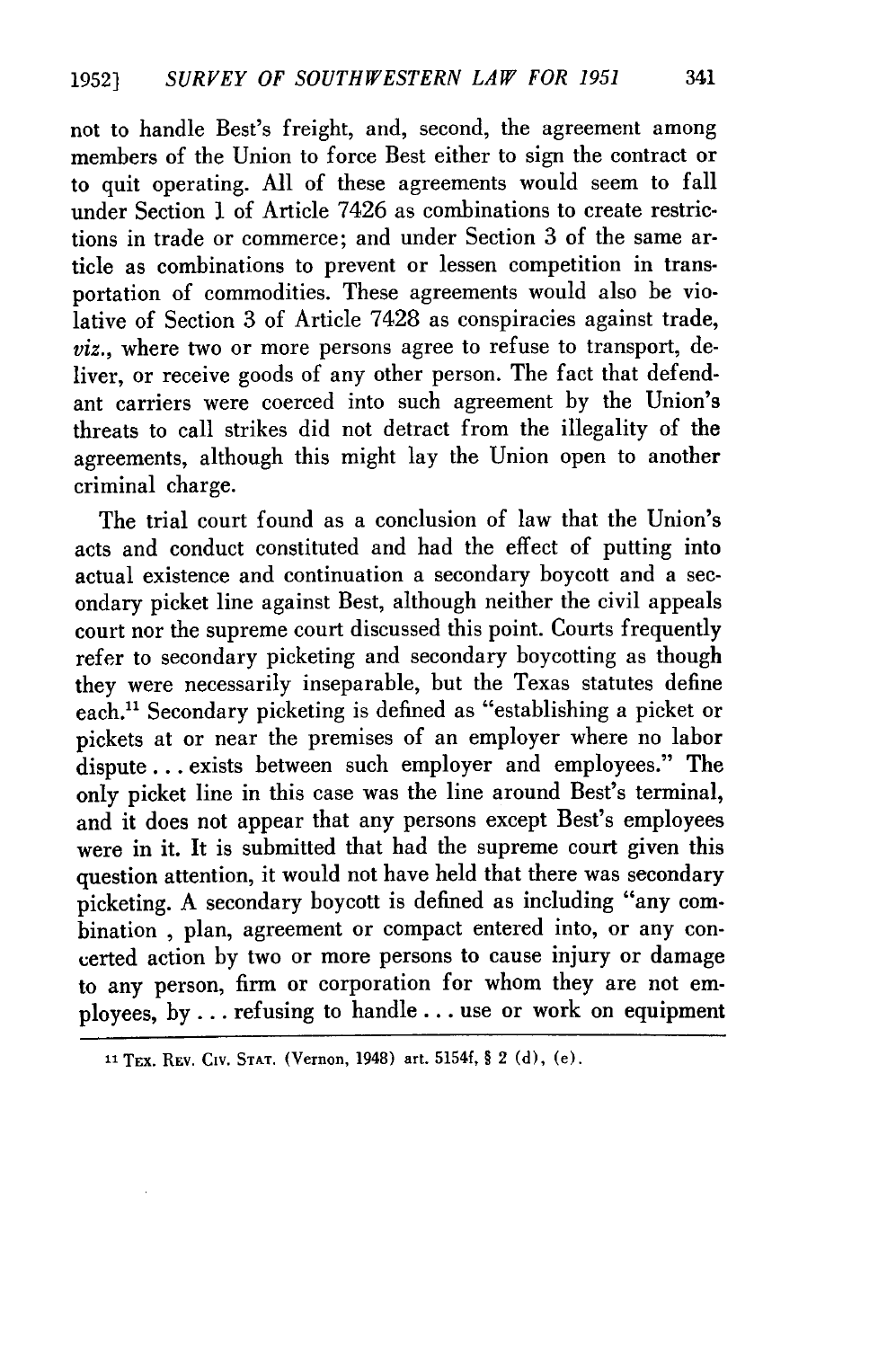or supplies of such person, firm or corporation, or interfering with, or attempting to prevent the free flow of commerce." This definition clearly covers the agreements of the Union with the truck lines and with its own members.

Any picketing, of course, is likely to have an adverse effect on the business or trade of the employer being picketed and thus to a greater or less degree to affect competition. Such a powerful economic weapon must necessarily be limited in its use, and the Texas statutes which give to labor unions the right to organize<sup>12</sup> and to picket<sup>18</sup> are followed immediately by a statute providing that nothing in these statutes shall diminish the force of enactments against trusts and conspiracies in restraint of trade.'4 The Union contended that conduct which amounted to no more than peaceful picketing could in no sense be regarded as violating the anti-trust laws. But to adopt this contention would be to render the last cited article of no effect, as long as the Union's unlawful plans were carried out by means of peaceful picketing. The evidence clearly established the unlawful course of conduct pursued by the Union, and it is submitted that the court properly limited the right of picketing by forbidding its use as an instrument in carrying out a violation of the law.

The dissenting opinion is very probably correct in asserting that the picketing itself is not unlawful and that the injunction should be modified to forbid it only when accompanied by unlawful conduct. However, as Justice Garwood admitted, the decision is susceptible of being given this interpretation, which is what the majority of the court probably intended.

**<sup>12</sup> TFx.** REv. Civ. **STAT.** (Vernon, 1948) art. **5152.**

**<sup>13</sup>**Thx. REv. **CIV. STAT.** (Vernon, 1948) art. 5153.

<sup>14</sup> TEX. REV. CIV. STAT. (Vernon, 1948) art. 5154.